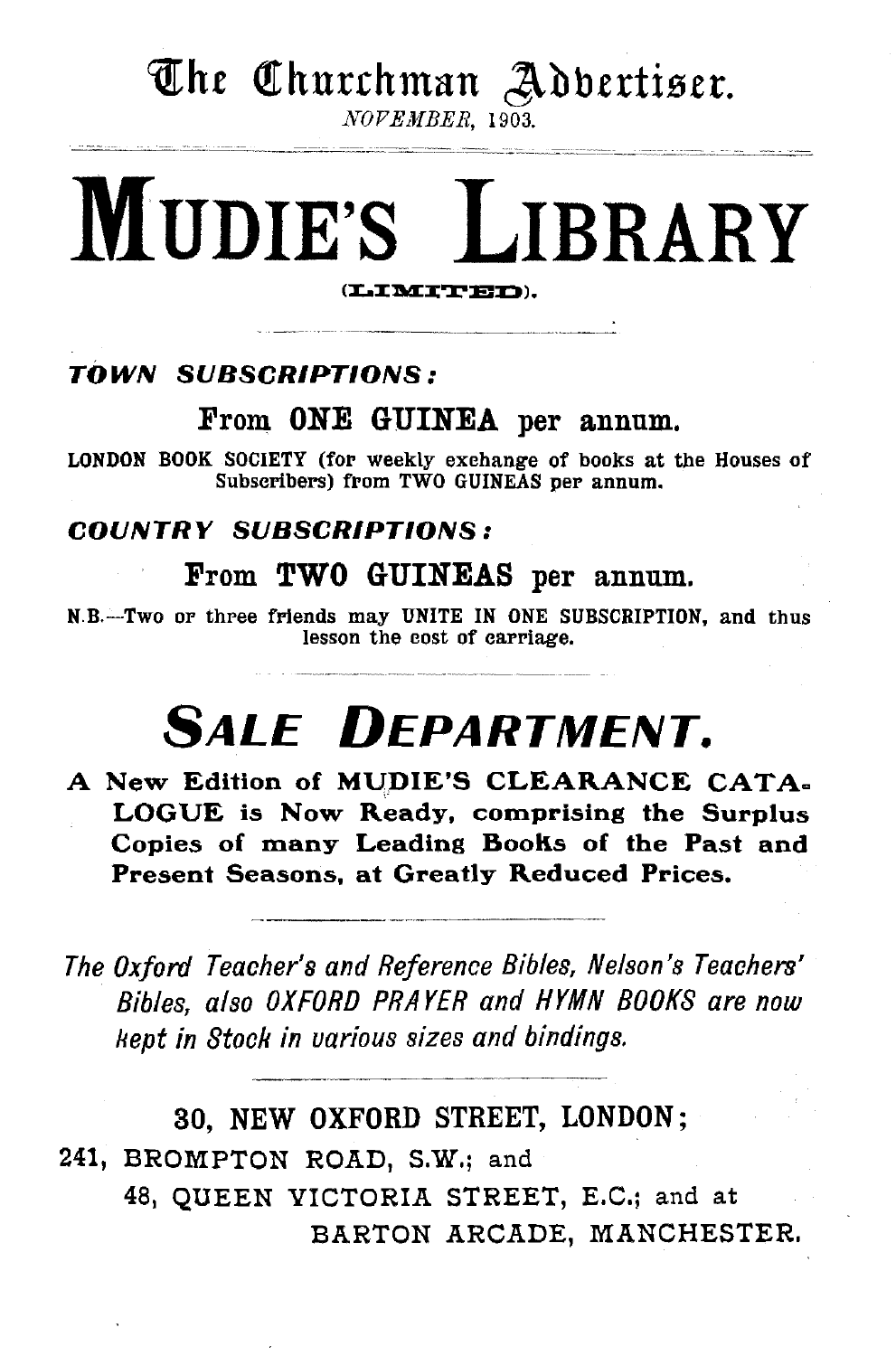#### **SELECTION FROM**

# Hodder & Stoughton's New Announcements.

#### The DEVOTIONAL and PRACTICAL COMMENTARY.

- The Devotional and Practical Commentary.<br>Editor of the "Expositor's Bible, "etc.<br>Beitter of the "Expositor's Bible," etc.<br>The Pour Gospels and the Acts of the Apostles.<br>The Pour Gospels and the Acts of the Apostles.
- row upspins and the Acce of the Apostles.<br>By Rev. ALEXANDER MACLAREN, DD., D.Lit.<br>Three volumes. The Epistle to the Ephesians, Colossians, Thessalonians. By the Rev.<br>Joseph PARKER, D.D. Two volumes. The<br>1st and 2nd Epistle Rev. J. H. Jowert, M.A.
- Rev. Prof. JAMES DENNEY, D.D.<br>The Atonement and the Modern Mind. 2s. 6d.
- Rev. Prof. H. B. SWETE, D.D.<br>Studies in the Teaching of Our Lord. 5s.
- Rev. ARTHUR CARR, M.A. Horm Biblicae : Short Studies in the Old and New Testament. 6s.
- Rev. Principal T. W. DRURY, B.D. Confession and Absolution. 6s.

Rev. R. J. CAMPBELL, M.A.

- City Temple Sermons. 6s.
- Rev. HUGH BLACK, M.A. Work. 2s. 6d.

#### The EXPOSITOR'S GREEK TESTA-MENT.

- The Expositor's Greek Testament. Edited by W. ROBBRTSON NICOLL, M.A., LL.D. Vol. III.<br>The Second Epistle to the Corinthians. By The Second Epistice to the Cornfundants. By<br>the Rev. Dean BERNAED, D.D. The Epistic to<br>the Galatians. By the Rev. FREERING Rev.<br>Dall, M.A. The Epistic to the Ephesians.<br>By the Rev. Principal SALMOND, D.D. The<br>Episte to the
- Rev. GEORGE MATHESON, D.D., LLD.
- The Representative Men of the Bible. Second Series. Ishmael to Daniel. 6s.
- Rev. G. CAMPBELL MORGAN, D.D.<br>The Orises of the Christ. 7s. 6d.
- Rev. G. H. MORRISON, M.A.<br>Sun-Rise. Addresses from a City Pulpit. 5s.
- Rev. JOHN WATSON, M.A., D.D. The Homely Virtues. 2s. 6d.
- ALEXANDER MACLAREN.  $\mathbf{Re}\mathbf{v}$ . D.D., D.Lit. Last Sheaves, 5s.

HODDER & STOUGHTON, 27; PATERNOSTER ROW, LONDON, E.C.

#### THIRD EDITION.

In square crown 8vo., handsomely bound in cloth, and fully illustrated. Price 6s. net.

### MINSTER GARDEN. IN A

A CAUSERIE OF THE OLD TIME AND THE NEW.

### By the DEAN OF ELY.

A Charming Succession of Gossiping Chapters.

TRith many quaint and picturesque Hllustrations of the Kooks and Corners of Ely Cathedral and its Surroundings.

" A delightful book; contains numerous pleasing illustrations of Ely Minster and garden, and the cover is tastefully designed."-Church Bells.

"It is a book to possess and dip into very often, betraying the personality of the writer, and teaching much that is well worth learning of the past, especially that past connected with the old minster."-Bookman.

" In this volume Dean Stubbs reveals himself as a verse writer of no mean ability."-Globe. "Succeeds in bringing before us the wealth of historical, legendary, literary, and scenic material connected with Ely."-Daily Graphic.

" A book which has infused into it the charm and the calm restfulness of the cathedral The Dean gives us an olla-podrida of history, poetry, anecdote and dialogue. There is close. a mingled flavour of scholarship, music, antiquarianism, and love of nature. Charmingly illustrated with features of beauty-spots of the cathedral and its surroundings."-Christian World.

ELLIOT STOCK, 62, PATERNOSTER ROW, LONDON, E.C.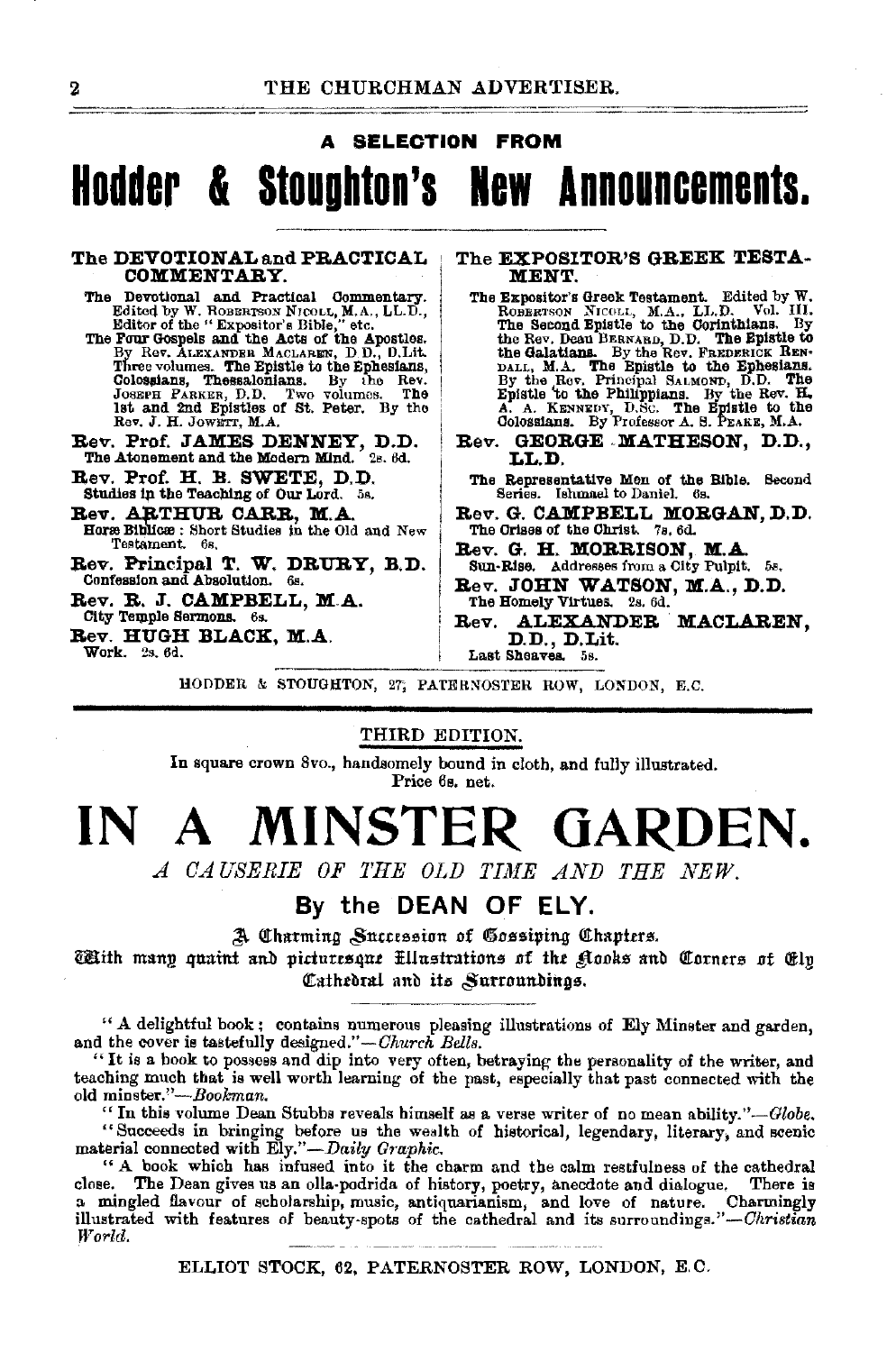# **THE HYMNAL COMPANION TO THE BOOK OF COMMON PRAYER.**

# **Edited by the Right Rev. Bishop E. H. BICKERSTETH, D.D. (late of Exeter) NEW REVISED AND ENLARGED EDITION.**

The present Edition contains 601 Hymns, of which only 466 appeared in the last Edition, '84 Hymns of that Edition, which contained 550, having now been omitted, whilst 134 NEW HYMNS have been added ; and it is hoped that the loss of those omitted, some of which time has

proved were rarely sung, will be far more than compensated by the gain of those introduced. The New Musical Edition has been edited by CHARLES VINCENT, Mus. D. Oxon, Organist of Christ Church, Hampstead, and by D. J. Woon, Mus.B. Oxon, Organist of Exeter Cathedral, with the counsel and assistance, throughout their laborious work, of Sir JOHN STAINER, M.A., Mus.D., Professor of Music in the University of Oxford.

*Grants are made in special eases on the introduction of the" Hymnal Oornpanion" into poor. parishes:* 

The following refers solely to the 1890 EDITION, which is quite distinct from the old book, and cannot be used with it. The Second Edition (1876) is still kept in print.

**N.B.-The ala- of' the various Editions are e;lven In Inches.** 

|                                                                                                            | PRICE          |                       | <b>PRICE</b>                                                   |          |  |
|------------------------------------------------------------------------------------------------------------|----------------|-----------------------|----------------------------------------------------------------|----------|--|
| No.                                                                                                        | s. d.          |                       | s. d.<br>No.                                                   |          |  |
|                                                                                                            |                |                       |                                                                |          |  |
| 201 A. Medium 32mo., cioth, $4\frac{1}{2} \times 3$                                                        | 0              | 8                     | 208 E. With Common Prayer, morocco, gilt                       |          |  |
| 201 B.<br>roan, red edges<br>, 1                                                                           | ı              | $\boldsymbol{\Omega}$ | edges<br>$\cdots$<br>$\cdots$                                  | 6        |  |
| 201 C.<br>morocco or calf, gilt<br>,,                                                                      |                |                       | ı.<br>208 F. With Common Prayer, Persian, red edges            | B.       |  |
| едден                                                                                                      | 2              | 6                     | 208 H. With Common Prayer, French morocco,                     |          |  |
| $\cdots$<br>$\cdot$ $\cdot$<br>$\cdots$<br>$\cdots$                                                        |                |                       |                                                                | 16       |  |
| 202 A. Super-royal 32mo., cloth, $5\frac{1}{2} \times 3\frac{1}{2}$<br>. .                                 | ı              | 0                     | circuit<br>$\cdot$ .<br>$\cdots$                               |          |  |
| 202 B.                                                                                                     | ı              | 2                     | 208 K. With Common Prayer, German calf,                        |          |  |
| 202 C.                                                                                                     | 2              | $\bf{2}$              | padded r/c<br>and the season of the season                     | n        |  |
| 202 D.                                                                                                     |                |                       | 208 L. With Common Prayer, German calf,                        |          |  |
|                                                                                                            |                |                       |                                                                | 6        |  |
| edges<br>and the state of the state of the state                                                           | 3              | 6                     | circuit<br>$\ddot{\phantom{1}}$                                |          |  |
| 203 A. 12mo., cloth, $7 \times 4\frac{1}{2}$<br>$\cdot$ .<br>$\ddot{\phantom{1}}$<br>$\cdot$ $\cdot$       | ı              | 6                     | 208 M. With Common Prayer, smooth Persian                      |          |  |
| 203 B., roan, red or gilt edges<br>. .                                                                     | s              | 0                     | calf, red under gilt edges                                     | 8        |  |
| 203 C.<br>morocco or calf, gilt edges                                                                      |                | 6                     | 208 N. With Common Prayer, roan, r/c                           | 6        |  |
| $\bullet$                                                                                                  |                |                       |                                                                |          |  |
| 204 A. 12mo., with Introduction and Notes,                                                                 |                |                       | 208 O. With Common Prayer, padded Persian                      |          |  |
| red edges<br>$\cdots$                                                                                      |                | -6                    | morocco, r/c                                                   | 6        |  |
| 204 B. 12mo., with Introduction and Notes,                                                                 |                |                       | 208 P. With Common prayer, French morocco,                     |          |  |
| roan, red or gilt                                                                                          | 4.             | -6                    | $r/c$                                                          | 6        |  |
| $\ddot{\phantom{0}}$                                                                                       |                |                       | 208 Q. With Common Prayer, French morocco,                     |          |  |
| 204 C. 12mo., with Introduction and Notes,                                                                 |                |                       |                                                                |          |  |
| morocco, gilt                                                                                              |                | 0                     | $circuit$ , button clasp $\ldots$ $\ldots$                     | 8        |  |
| 205 A. Crown 8vo., cloth, red edges, $7 \times 5$<br>$\cdot$ .                                             | 3              | $\Omega$              | 208 R. With Common Prayer, morocco, circuit,                   |          |  |
|                                                                                                            | 4              | 0                     | button clasp, $r/g$                                            | G        |  |
| 205 B., roan, red or gilt edges<br>205 C., , morocco or calf, gilt edges                                   |                |                       |                                                                |          |  |
|                                                                                                            | 60             |                       | 208 S. With Common Prayer, Anglo-Russian,                      |          |  |
| 206 A. Crown 8vo., with Tunes, cloth, red                                                                  |                |                       | 2<br>rounded corners                                           | 0        |  |
| edges, $7 \times 5$<br>$\cdots$                                                                            | 40             |                       | 208 T. With Common Prayer, Madras r/c r/g                      | 6        |  |
| 206 B. Crown 8vo., with Tunes, cheaper paper                                                               |                |                       | o<br>Large 32mo., cloth, ruby type, $5 \times 3$<br>209-       | 4        |  |
|                                                                                                            | 2              | 6                     |                                                                | $\bf{0}$ |  |
| and binding                                                                                                |                |                       | $209*$ Large 32mo., roan, gilt                                 |          |  |
| 206 C. Crown Svo., with Tunes, Persian red or                                                              |                |                       | 209 A. Large 32mo., with Common Prayer,                        |          |  |
| <b>gilt</b> edges                                                                                          |                | -6                    | $_{\rm cloth}$<br>and the state<br>$\cdots$                    |          |  |
| 206 D. Crown 8vo., with Tunes, limp morocco,                                                               |                |                       | 209 B. Large 32mo., with Common Prayer,                        |          |  |
|                                                                                                            |                | 6                     | pastegrain roan                                                | 0        |  |
| gilt edges                                                                                                 |                |                       | $\cdots$                                                       |          |  |
| 206 E. Crown 8vo., with Tunes, Treble Part                                                                 | 2              | $\Omega$              | 209 C. Large 32mo., with Corumon Prayer,                       |          |  |
| 206 F. Chant Book Companion<br>$\ddot{\phantom{0}}$                                                        |                | 0                     | morocco, gilt<br>$\sim$ 4 $\sim$                               | 6        |  |
| 206 G.<br>"Organ size<br>$\cdot$ .                                                                         | 4              | 0                     | 209 D. Large 32mo., with Common Prayer,                        |          |  |
| $207$ A. Small 4to., for Organ, $8 \times 7$                                                               | 8              | 6                     | German calf, gilt                                              | 0        |  |
|                                                                                                            |                |                       | ı                                                              | 0        |  |
| 207 B.<br>,, cheaper paper and binding,                                                                    |                |                       | 210 B. Diamond 48mo., roan, red edges, $3\frac{1}{2} \times 2$ | 0        |  |
| for Choirs<br>$\cdots$                                                                                     | 4.             | 6                     | 210 C. Diamond 48mo., morocco or call, gilt                    |          |  |
| 208 A. Penny Edition, in wrapper, $4\frac{1}{2} \times 3$ .                                                |                |                       | 210 D. Diamond 48mo., German calf, gilt,                       |          |  |
| 208 B.<br>$_{\rm cloth}$                                                                                   |                | 2                     | rounded corners                                                | 6        |  |
| ,,<br>208 G.                                                                                               |                |                       | $\cdots$                                                       | 6        |  |
| fancy cloth, red edges. .                                                                                  | 0 <sub>4</sub> |                       | 210 E. Diamond 48mo., morocco, circuit edges                   |          |  |
| 208 C. With Common Prayer, cloth, red edges,                                                               |                |                       | 210 F. Diamond 48mo., German calf, circuit                     |          |  |
| size $4\star \times 3$<br>$\cdots$                                                                         | 09             |                       | з<br>edges<br>$\cdots$<br>$\cdots$                             | 01       |  |
| 208 D. With Common Prayer, roan, red or gilt                                                               |                |                       | 0<br>Mission Hymns, paper<br>$\ddot{\phantom{0}}$              | ı.       |  |
| edges                                                                                                      |                |                       | Ð<br>.20s. per 100<br>$_{\rm cloth}$<br>$\ddot{\phantom{a}}$   |          |  |
|                                                                                                            |                | 0                     |                                                                |          |  |
| The "Hymnal Companion," 1890 Edition, may also be had in special bindings, with and without<br><b>R.T.</b> |                |                       |                                                                |          |  |
| the Common Prayer-Book, suitable for presentation.                                                         |                |                       |                                                                |          |  |
|                                                                                                            |                |                       |                                                                |          |  |

**FULL LIST ON APPLICATION.** 

LONDON: SAMPSON LOW, MARSTON AND COMPANY, LIMITED, ST. DUNSTAN'S HOUSE, FETTER LANE, FLEET STREET, E.C.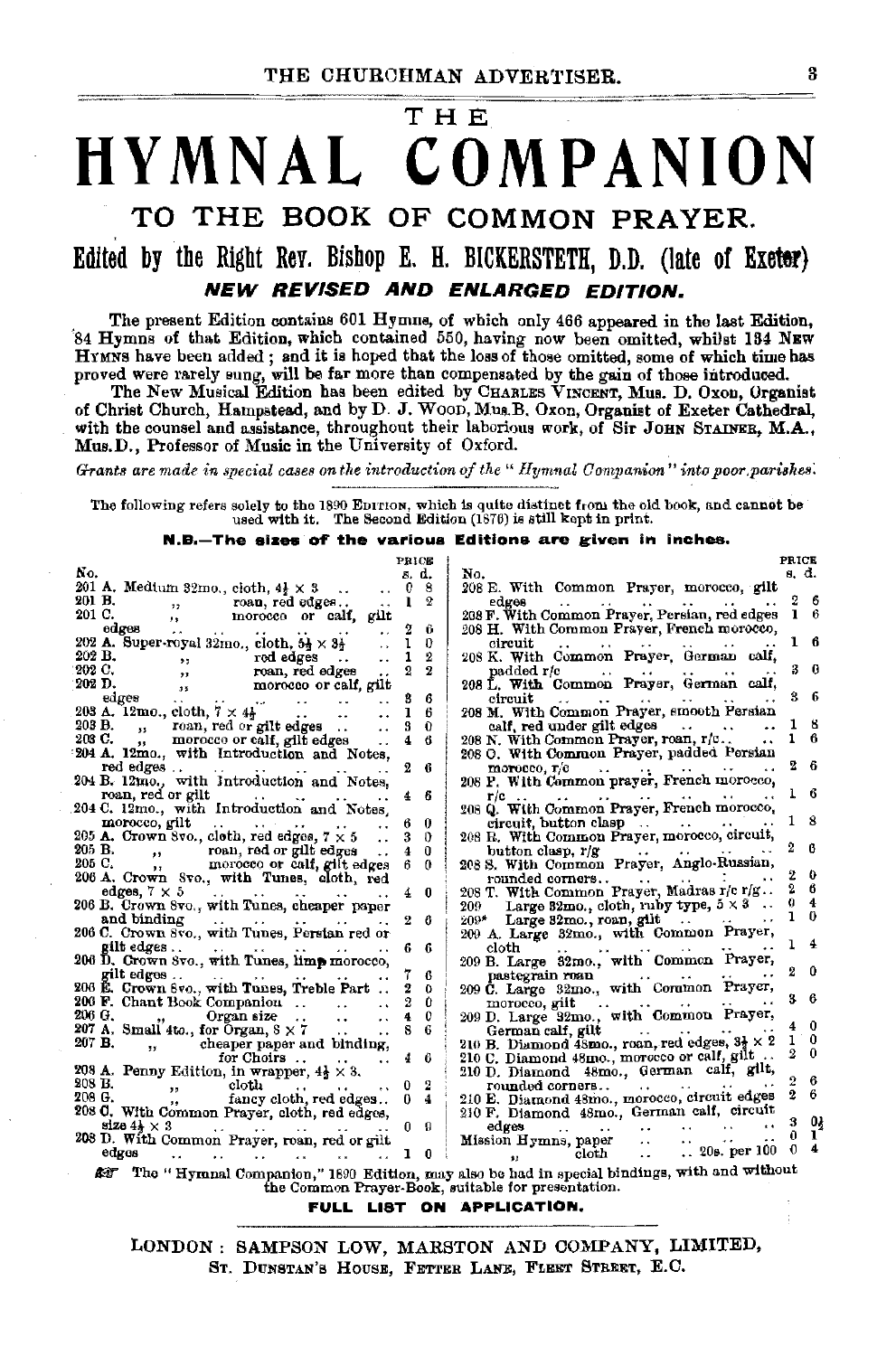"Next to the Pulpit, the

Press commands more power

# F<sub>OR</sub> THESE TIME than any other agency for counteracting the evils of the day."-The Record. The News

(CONDUCTED BY THE REV. CHARLES BULLOCK, B.D., AUTHOB OF "THE QUEEN'S RESOLVE." ETC.).

In commencing its 29th YEAR OF ISSUE, invites the continued cooperation of the Clergy and friends of Pure Literature.

There are  $12,000$  parishes in our land, and an average circulation of even 50 copies in each would represent a total of 600,000 copies weekly.

The new Volume **NOW COMMENCING** will contain Special Articles by Leading Writers on

# Topics for these Times.

| I. The Bible Life--the Bible Rock.               | XII. The Evils of the Age:           |  |  |  |
|--------------------------------------------------|--------------------------------------|--|--|--|
| Il. The Social Side of the Gospel.               | a. Intemperance.                     |  |  |  |
| III. Religious Truth Self-Evidential.            | s. Gambling.                         |  |  |  |
| IV. The Church in the House:                     | 7. Display.                          |  |  |  |
| $\alpha$ , Prayer. $\beta$ . Praise.             | δ. Pride                             |  |  |  |
| . The Rest Day of the Heart.                     | 6. Selfishness.                      |  |  |  |
| 3. The "Blessed" Life-the Beati-                 | . Exaggeration.                      |  |  |  |
| tudes.                                           | XIII. "The World without the Bible." |  |  |  |
| V. The Unity of the Faith.                       |                                      |  |  |  |
| VI. Cameos of Church History.                    | XIV. The New Testament Church.       |  |  |  |
| VII. The Religion of Hymnody.                    | XV. Wonderland in the Bible.         |  |  |  |
| VIIL <b>How to fill our Churches.</b>            | XVI. The Revival we Need.            |  |  |  |
| IX. The Press and its Power.                     |                                      |  |  |  |
| X. Reform in Church Discipline.                  | XVII. The Church's Second Pulpit     |  |  |  |
| XI. Religion in Common Life:                     | XVIII. Anecdotal Biographs.          |  |  |  |
| $\alpha$ . Family Life. $\beta$ . Social Life.   | XIX. Every Christian a Missionary.   |  |  |  |
| $\gamma$ . Recreation. $\delta$ . Business Life. | XX. An Earnest Ministry.             |  |  |  |
|                                                  |                                      |  |  |  |

If our present readers will aid us by making this list of topics known to their friends, we shall greatly value their help; and we hope that ten or twenty thousand *new* readers will henceforth be able to adopt as their own the words of the Bishop of Durham. Dr. Moule, in a recent letter to the Editor: "We have THE NEWS regularly, and invariably find it full of interest. It has my warm and earnest God-speed." A specimen copy will gladly be sent free on receipt of name and address.

LONDON: "HOME WORDS" OFFICE, 11, LUDGATE SQUARE, E.C.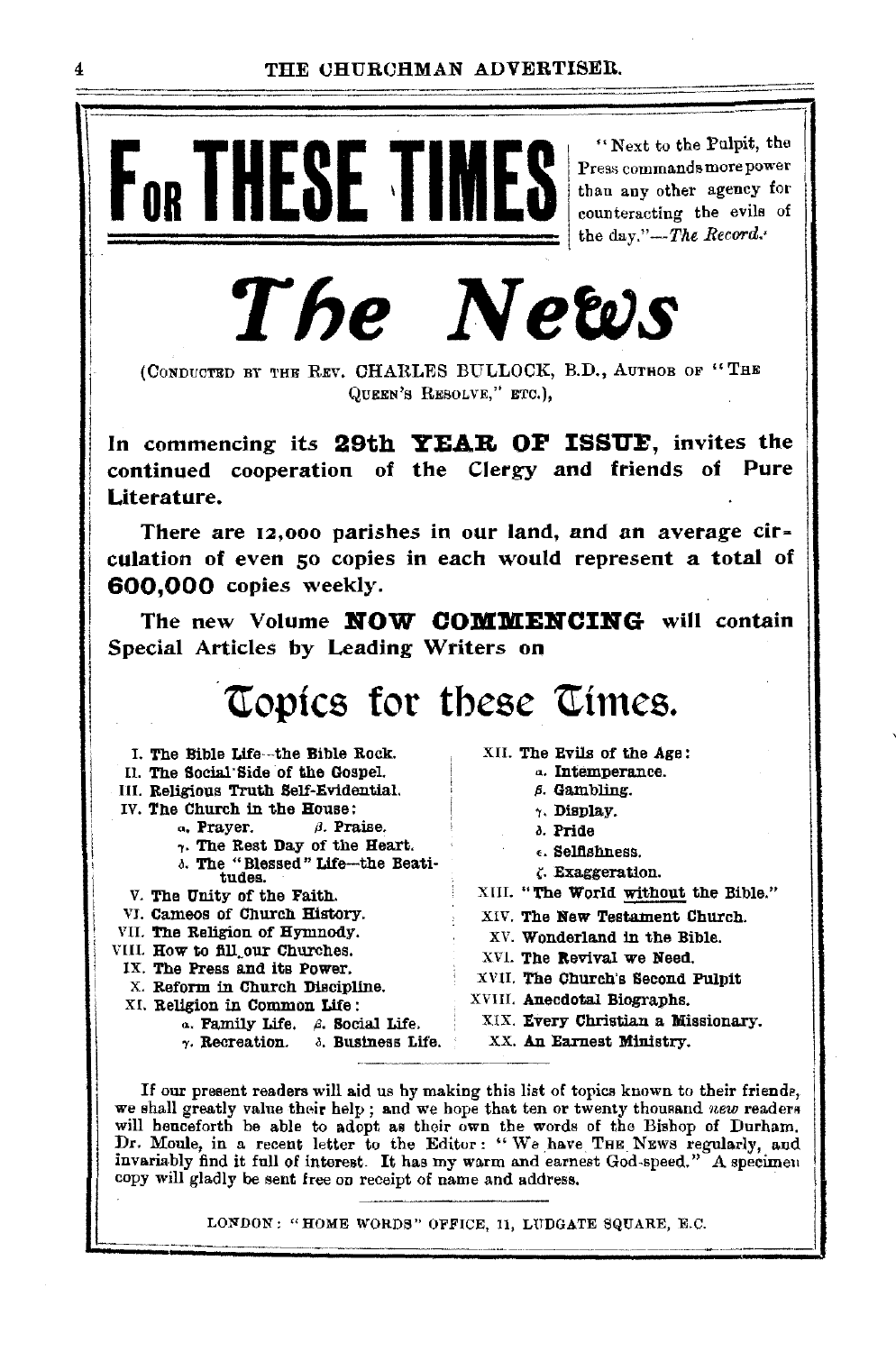# **TO CLERGYMEN!**

When ordering your books for Prizes or for presentation to friends insist on having those that bear the imprint of  $S, W, PARTRIDGE \& Co.$ By doing this, you will have a guarantee that the books are Pure in Tone, Attractive in Letterpress, and Charming in Binding, Design, and Illustrations.

To hand to a scholar or to a friend a SHODDY book, simply because it is bulky, is to insult the recipient. In presenting S. W. PARTRIDGE & Co.'s beautiful productions, your gifts will be appreciated.

### *BEAUTY* & *PURITY! BEAUTY* & *PURITY t*

They are inseparable in all books issued by S. W. PARTRIDGE & Co. Send for Illustrated Catalogues and Lists. They will be forwarded post free. All letters addressed to the Firm will receive immediate and courteous attention.

S. W. PARTRIDGE & Co., 8 & 9 Paternoster Row, London.

# JUST PUBLISHED. **A Handbook of Church History.**

From the Apostolic Era to the Dawn of the Reformation. By SAMUEL G. GREEN, D.D., Author<br>of "A Handbook of Old Testament Hebrew," etc. With full Dates, Chronological Tables and<br>Index. Christian Students' Handbooks, No. 3. C

Many people have felt the need of some history of the Christian Church which shall look at movements, facts, and personages without denominational feeling. Such a Church history, extending from the Apostolic Ent to the dew

# A NEW BOOK BY BISHOP WELLDON. **YOUTH AND DUTY:** Sermons to Harrow School Boys.<br>By the RIGHT REV. J. E. C. WELLDON, D.D.,

By the RIGHT REV. J. E. C. WELLDON, D.D.,<br>Canon of Westminster, sometime Bishop of Calcutta, and formerly Headmaster of Harrow School, Author of<br>"I Believe," etc. Uniform with Bishop Moule's "Thoughts for the Sundays of th

The Times says: "It is a great gift in a preacher, this combination of strength and simplicity, and the book is full of it."

The Guardian says: "Such sermons explain the noble standard of honour of the public school boy."<br>The Christian World says: "They are just what sermons to boys should be."<br>The Globe says: "Dr. Welldon did not "talk down" to

The Expository Times says: "Bishop Welldon has a genius for preaching to boys. His sermons are not<br>sormons—the thing so little loved by the average boy. They are the Headmaster himself, talking to them."<br>The Daily News say

### . The Religious Tract Society, London.

**FREE I** A Beautifully Illustrated Catalogue of Gift Books will be sent gratis and post free to anyone sending their Name and Address to • and Address to

4, BOUVERIE STREET, LONDON, E.C.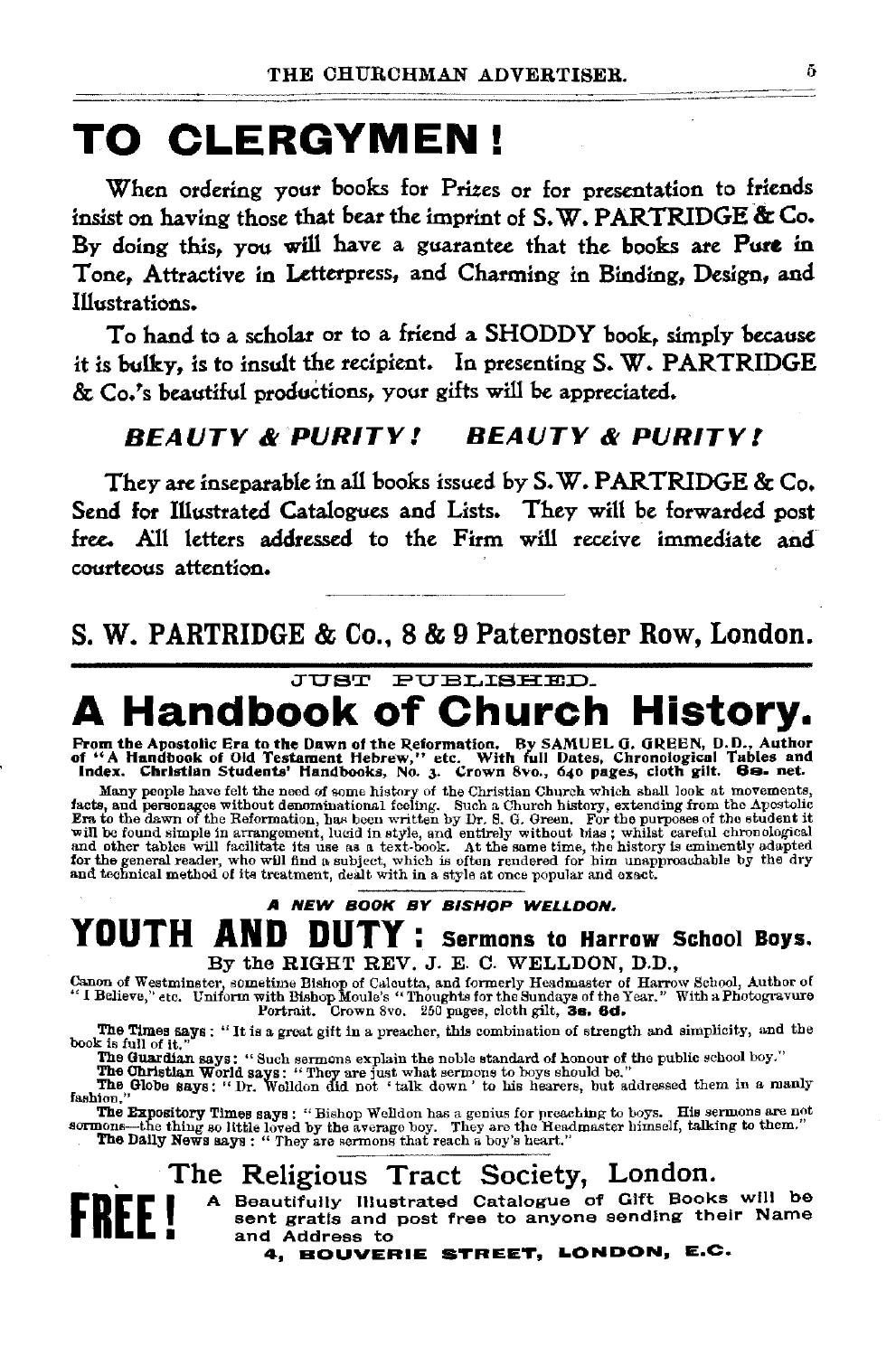

тнв рввр OF DAY. With 13 Illustrations by MISS BEVAN. Coloured Illustrations, Imperial 16mo., 3s. net.<br>Plain Illustrations, Imperial 16mo., 2s. net

- THE PEEP OF DAY. Popular Edition, with 24 Illustrations, 18mo., 6d; School Edition, with 27 Illustrations, 15. 6d.; 18mo., with 27 Illustrations (roxburgh, 2s. 6d.), 2s.
- LINE UPON LINE; or, A Second Series of Roligious Instruction. Part I.--Questions, and 30 Illustrations, 18mo. (roxburgh, 3s.), 2s. 6d.; Part II.--Questions, and 27 Illustrations, 18mo. (roxburgh, 3s.), 2s. 6d.; Popular Edi Cheap Edition, Illustrated, each, 1s. 6d.
- STREAKS OF LIGHT; or, Fifty-two Facts from the Bible. 52 Illustrations, 18mo. (roxburgh, 3s.), 2s. 6d; Cheap Edition, Illustrated, 1s. 6d.
- PRECEPT UPON PRECEPT. Questions, 68 Illustrations and Map, 18mo. (rox-burgh, 3s.), 2s. 6d.; Cheap Edition, Illustrated, 1s. 6d.
- APOSTLES PREACHING TO JEWS AND GENTILES; or, The Acts explained to Children. Questions, 27 Illustrations and Map, 18mo. (roxburgh, 3s.) 2s. 6d.; Cheap Edition, Illustrated, 1s. 6d.
- LINES LEFT OUT. Questions, and 28 Illustrations. 18mo. (roxburgh, 3s.), 2s. 6d.; Cheap Edition, Illustrated, Is. 6d.
- THE KINGS OF ISRAEL AND JUDAH. 27 Illustrations and Map, 18mo. (roxburgh, 3s.), 2s. 6d.; Cheap Edition, Illustrated, 1s. 6d.
- THE CAPTIVITY OF JUDAH. With Questions, 2 16mo. (roxburgh, 3s.), 2s. 6d.; Cheap Edition, Illustrated, 1s. 6d. With Questions, 27 Illustrations and Map,
- MORE ABOUT JESUS. With Questions, 26 Illustrations, 18mo. (roxburgh, 3s.), 2s. 6d.; Cheap Edition, Illustrated, Is. 6d.<br>\*\*\* The above Series in a Box (Best Editions), 10 vols., roxburgh, gilt edges, 31s. 6d.

N.B.-The only authorized Editions of these works are those published by Messrs. Long-MANS AND Co. All others are reprinted from early and unrevised Editions.

LONDON: LONGMANS, GREEN AND CO.

# ELLIOT STOCK'S NEW BOOKS.

In 12mo. size, cloth limp, for the Pocket. (Shortly.)

THE PEOPLE'S PSALTER. A plain book for those who wish to use the Psalms in Church with intelligence and devotion. By the Rev. G. W. S. WALPOLE, D.D., Examining Chaplain to the Archbishop of York.

Now Ready, in large 4to. form, very fully illustrated. Price 1s. 6d. net.

A MISSIONARY ROLL, Pioneers of the 19th Century. Containing 72 Portraits of Celebrities, Missionaries and Missionary Scenes, some of which have not been published before.

In medium 8vo., cloth, gilt lettered, fully illustrated. Price 3s. 6d.

THE ANCESTRY OF RANDALL THOMAS DAVIDSON, D.D. (Archbishop of Canterbury). A Chapter in Scottish Biography, by the Rev. ADAM PHILIP, M.A., Longforgan.

ELLIOT STOCK, 62, PATERNOSTER ROW, LONDON, E.C.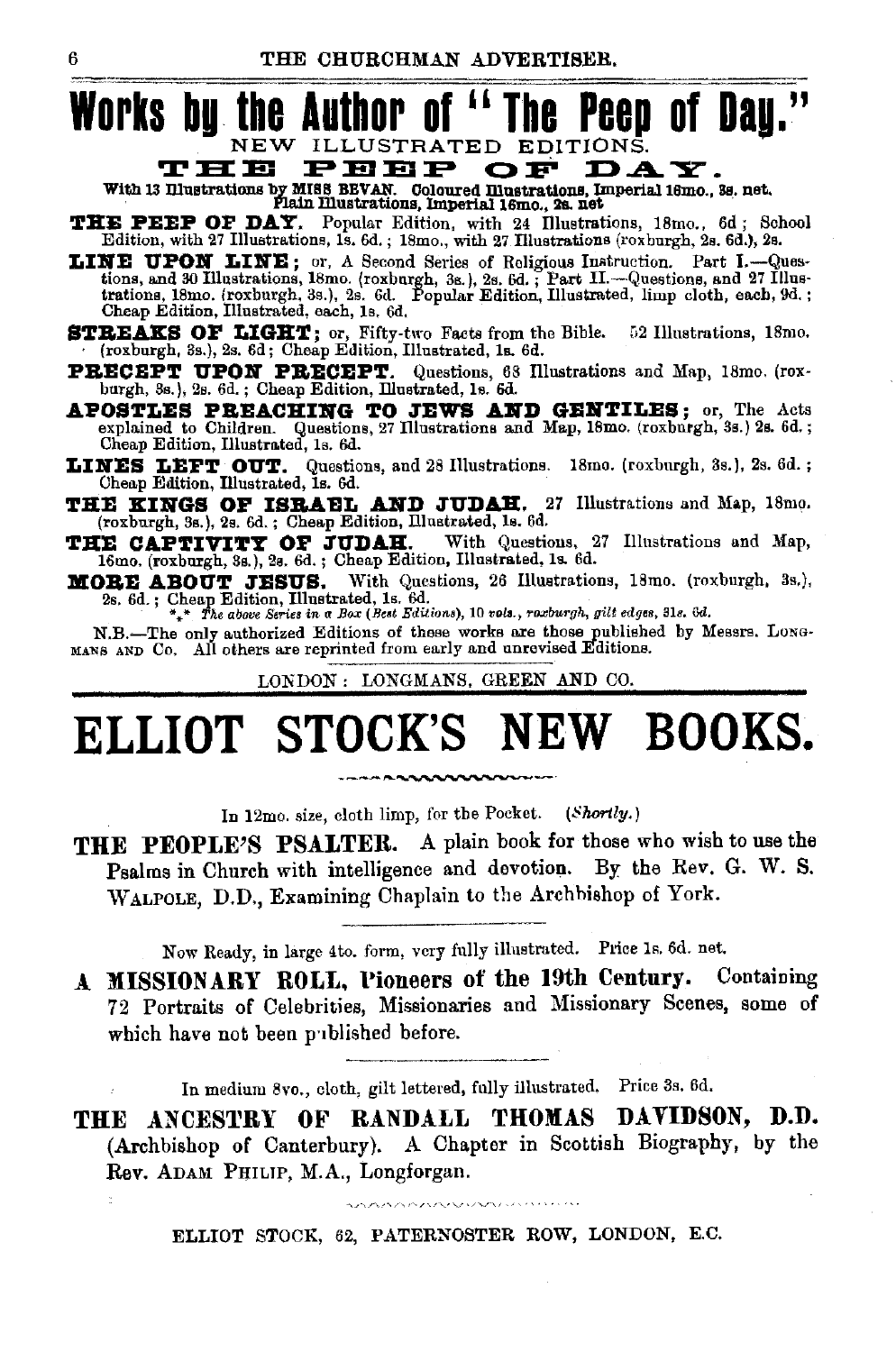~~~~~==========================----~

# The *king's* Printers. **EYRE I SPOTTISWOODE BIBLE WAREHOUSE.**

# **BIBLES.**

Text, Reference, and Teachers' Editions, printed upon "Royal" India Paper. For Lightness,<br>Thinness, and Opacity "Royal" India Paper is unequalled.

A Large Type. Ught, Portable. and Flexibly-bound Bible is the

# **King's Printers' Minion 16mo. Edition.**

WITH CENTRAL REFERENCES,

Printed upon "Royal" India Paper. Size 7 by  $4\frac{7}{8}$  by  $\frac{3}{4}$  inch; 1048 pages; Weight 11 $\frac{1}{2}$ oz.<br>Bound with an *Indexed Atlas* in Persian Morocco, leather lined, Divinity Circuit, round<br>corners, red under gold at prices from 6s.

#### ·NEW **THE "ROBERT RAIKES"**   $SUNDAY-SCHOOL$

Prepared to meet the very general demand for a Bible possessing the essential features of an Illustrated Teachers' Bible, yet less bulky and less costly. Especially recommended for the use of Sunday-School Scholars and Bib Text with References (including all the References of the 1611 Edition), together with Concise Aids to Bible Students and Twenty-eight Facsimiles of .Monumental Illustrations of the Holy Scriptures. With Photographs of Antiquities, Important Biblical Sites and Cities, and Facsimiles of Manuscripts and Versions. Selected by Rev. C. J. BALL, M.A. Size  $7\frac{1}{2}$  by  $5\frac{1}{2}$  by 1 inch.

Price List "Robert Raikes'' Illustrated Teachers' Bible : French Morocco, limp, round corners, red under gold edges, 5s. ; French Morocco, flexible divinity circuit, round corners, red nnder gold edges, 5s. 6d. ; the same, cloth lined, 5s. 8d.; French Morocco, flexible divinity circuit, lined to edge with grained leather, round corners, red under gold edges. 7s. ; Persian Morocco, flexible divinity circuit, lined to edge with grained leather, round corners, red under gold edges, 9s. 3d.

### **THE LANDSCAPE BIBLE.**

The only B1ble interspersed with Illustrations in Colour, based upon Photographs, of Bible Lands and Scenes, with a. full description of each pictnre. 50 Coloured Dlustrations, Photographic. 50 Exhaustive Descriptions. Issued in Two Editions. With References, prices from 4s, 3d.

Text only, prices from 3s. 6d.

# **"DAY lJNTO DAY lJTTERETH SPEECH:"**

A Year-Book of the Bible and Nature.

A Book of Short Poetical and other Readings for every day in the year, prefixed. by a Quotation from the Bible or the Apocrypha. Compiled by the Hon. M. Coronalis Leigh, Author of "Simple Lessons from Nature," "Our Dayspring," etc. Small Crown 8vo., printed in red and black, and bound in art cloth, 5s.

LONDON: 33, PATERNOSTER ROW, E.C.

 $Reta$ il af all Booksellers.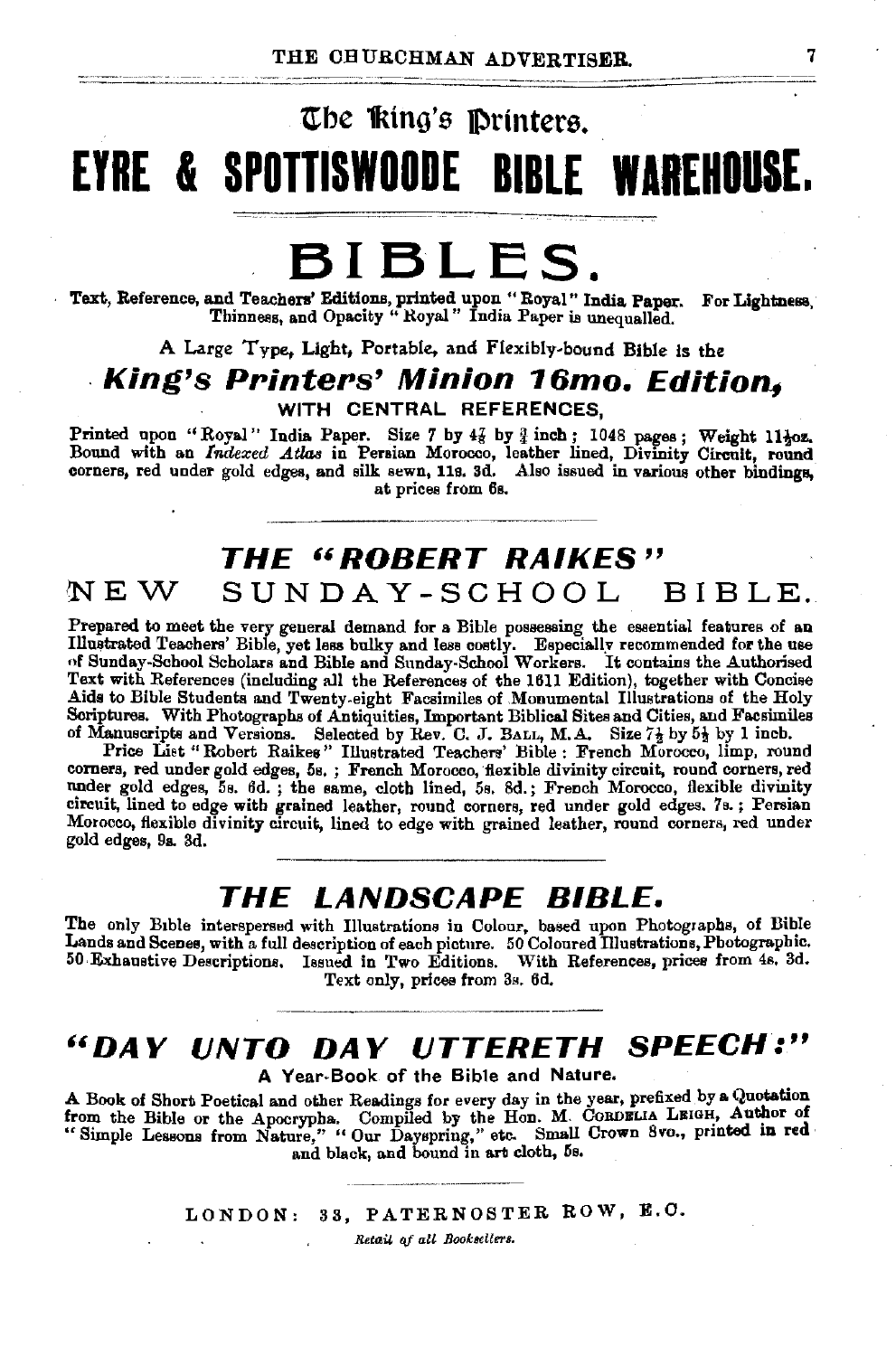# ELLIOT STOCK'S **NEW AND REGENT PUBLICATIONS.**

In foolscap 8vo., cloth, gilt lettered, price 2s. 6d.<br>ITS NATURE AND SUSTENANCE. ETERNAL LIFE: A Reflection. By R. SOMERVELL, M.A., late Scholar of King's College, Cambridge.

In crown 8vo., cloth, price 2s. 6d. net.

THE GREATER EXODUS. An Important Pentateuchal Criticism based on the Archaeology of Mexico and Peru. By J. FITZGERALD LEE.

SOME ELEMENTS TOWARDS THE AT-ONE-MENT OF KNOWLEDGE AND BELIEF. By WILLIAM ROUTH, M.A.

Second edition. In foolscap 8vo., cloth, gilt lettered, price 1s. net. THE PROMISE OF LIFE; or, Revelation of Conditional Immortality. By J. T. B. TINLING, M.A.

In crown 8vo., cloth, gilt lettered, price 2s. 6d, net,

THE DECADENCE OF PREACHING: An Indictment and a Remedy. By HAROLD FORD, M.A., Rector of Taddington. With a Preface by the Archdeacon of London.

"Preachers of all persuasions should profit from the perusal of this sensible and unpretending treatise."-Glasgow Herald. In crown 8vo., cloth, 7s. 6d.

THE GOAL OF THE UNIVERSE; or, The Travail of the World's Saviour. By S. W. KOELLE, Ph.D., Author of "Mohammed and Mohammedanism Critically Considered."

"The argument is conducted with great ability, and a very clear statement of the views of various schools The section dealing with the earthly life of Christ and His public ministry is of theologians will be found. The section of special interest."-Notts Daily Guardian.

In erown 8vo.. cloth, gilt lettered, 2s. net.

### THE FAITH OF SCIENCE, AND THE SCIENCE OF FAITH. By GIFT.

Now ready. Price 4d., post free 4}d. each.<br>THE "HIGHER LIFE" SERIES.

No. 1. THE CHRISTIAN LIFE. A Study in Spiritual Evolution.<br>No. 2. THE PARADOX OF PAIN. A Study in Spiritual Alchemy.

#### NEW BOOK FOR CONFIRMATION AND BIBLE CLASSES.

Imperial 18mo., bound in cloth and interleaved, price 2s. 6d.

THE WAY, THE TRUTH, THE LIFE. A Practical Handbook for Bible and Confirmation Classes. By A. G. GIRDLESTONE, M.A., Author of "The High Alps," "Christianity and Modern Scepticism," &c.

"Mr. Girdlestone's book conveys the right teaching of the essence of Christianity, and as a practical hand-book is in advance of anything we have previously used."—The Churchman.

NEW STORY.

In crown 8vo., in tasteful cloth binding, price 6s.

MY CHANGE OF MIND: A Story of the Power of Faith. By Mrs. ATKEY, Authur of "School of Faith," &c.

"A gracefully written story."-Scotsman.

"The book is likely to arouse helpful thought and impart something of its atmosphere of optimism and triumph over adverse circumstances."-Halifax Buening Courier.

# SERMONS BY ARCHDEACON WILBERFORCE.

Sermons preached for the most part in Westminster FEELING AFTER HIM. Abbey. Second Series. By BASIL WILBERFORCE, D.D., Archdeacon of Westminster, Chaplain to the Speaker, Select Preacher before the University of Oxford.

"What a feast for reflective minds the whole volume provides  $l''$ -Christian Commonwealth,<br>"The sermons are eloquent and inspiring, and made interesting and instructive by apt illustrations from life and literature."-Scotsman.

Fourth edition. In crown 8vo., handsomely printed and bound in cloth, gilt lettered, price 5s.

SERMONS PREACHED IN WESTMINSTER ABBEY. By BASIL WILBER-FORCE, D.D., Archdeacon of Westminster, Chaplain to the Speaker, Select Preacher before the University of Oxford.

"Thoughtful and carefully reasoned sermons . . . deserving of careful study."-Church Family Newspaper. "They are vigorous, and frequent poetical quotations impart a flavour of literary effect."-Times.

ELLIOT STOCK, 62 PATERNOSTER ROW, LONDON, E.C.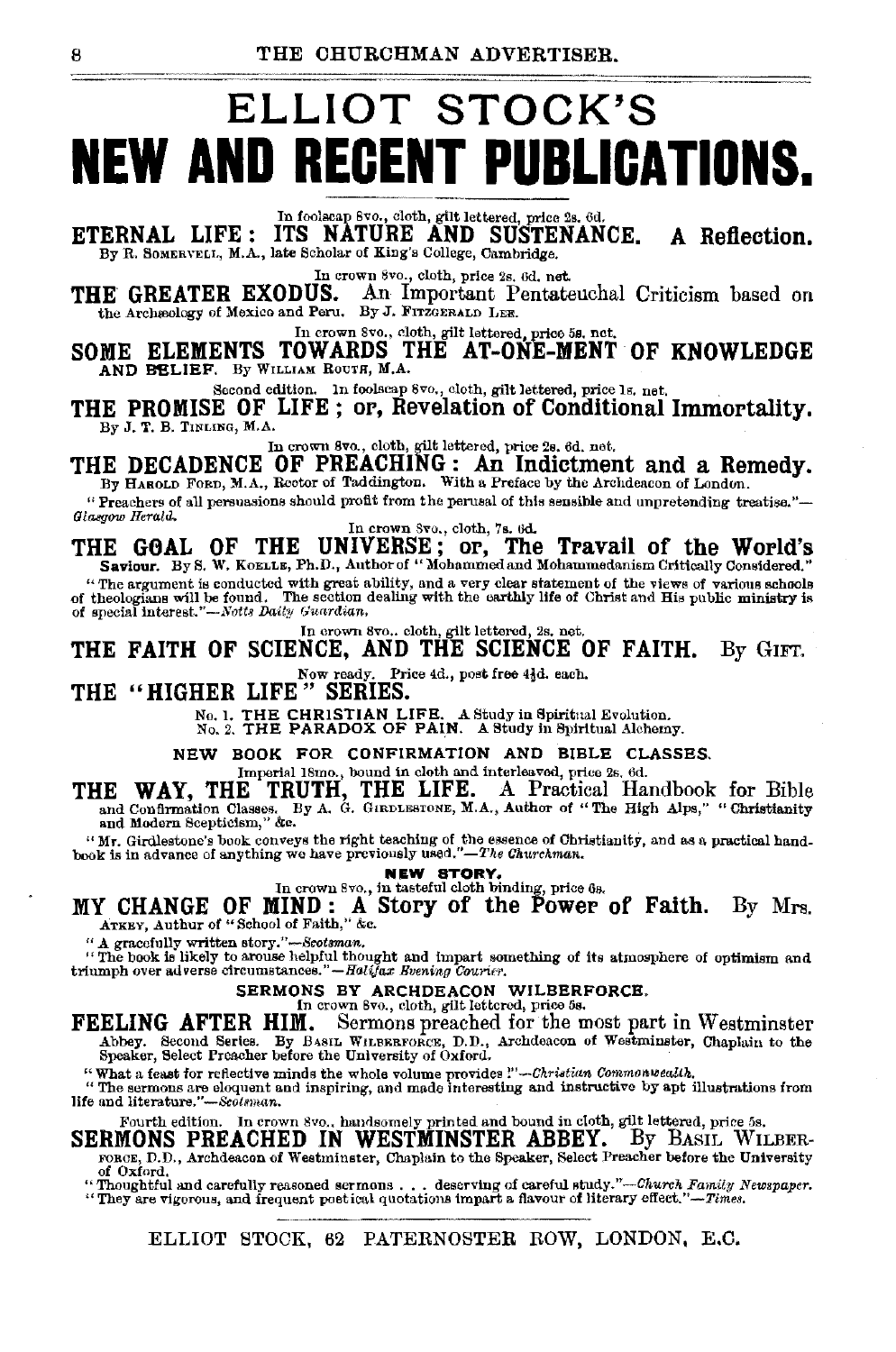# The *Mational* Protestant Church Union.

To Maintain the Principles of the Reformation as set torth in the Prayer Book and Articles of the Church of England.

President-W. D. CRUDDAS, Esq. Chairman-The Rev. Prebendary WEBB-PEPLOE, M.A. Treasurer-T. F. VICTOR BUXTON, Esq. Secretary-Sir C. ROBERT LIGHTON. Bart.

The Mational Protestant Church Union witnesses for...

- 1. The supremacy and sufficiency of the Holy Scriptures as the Word of God.
- 2. The sole and sufficient efficacy of the sacrifice of the Lord Jesus Christ upon the Cross.
- 3. The justification of man by faith only in the Lord Jesus Christ.
- 4. The right of every believer to direct and unimpeded access to God, through Christ.
- 5. The freedom and sovereignty of the work of the Holy Spirit in sanctification.

WILL YOU HELP THIS IMPORTANT WORK?

For List of Publications, Terms of Membership, etc., apply to the Secretary, N.P.O.U. 324. REGENT STREET, LONDON, W.

### EDUCATIONAL.

### WEYMOUTH COLLEGE. A fully equipped Public School

in which Boys are definitely prepared for the Universities, any of the Professions, or for Business Life. Very healthy situation by the sea. Splendid Fields for Cricket and Football. Reduction made for the sons of Clergy and Officers. The religious teaching of the school is Protestant and Evangelical.

Apply to H. C. BARNES-LAWRENCE, M.A., The College, WEYMOUTH, Dorsetshire.

#### ST. **MICHAEL'S** COLLEGE,

Near TENBURY, WORCESTERSHIRE.

BOYS thoroughly prepared for Public Schools. Most healthy situation; large playing fields and Fives Courts; separate cubicles. Head master, REV. W. A. RENWICK, M.A., late Scholar of Hertford College, Oxford.

APPLY: REV. THE WARDEN.

#### *DAVENTRY GRAMMAR SCHOOL.*

Founded A.D. 1600.

**PUBLIC SCHOOL EDUCATION** at moderate cost. Resident staff of University Graduates in Honours.<br>Healthy situation, site for some of clergy and medical men. Sound Church teaching,<br>Healthy situation, site above sea-level. Goo

Entrance Scholarship for Sons of Clergy materially reducing Fees.

For Prospectus apply: REV. H. JOHNSON, Head Master.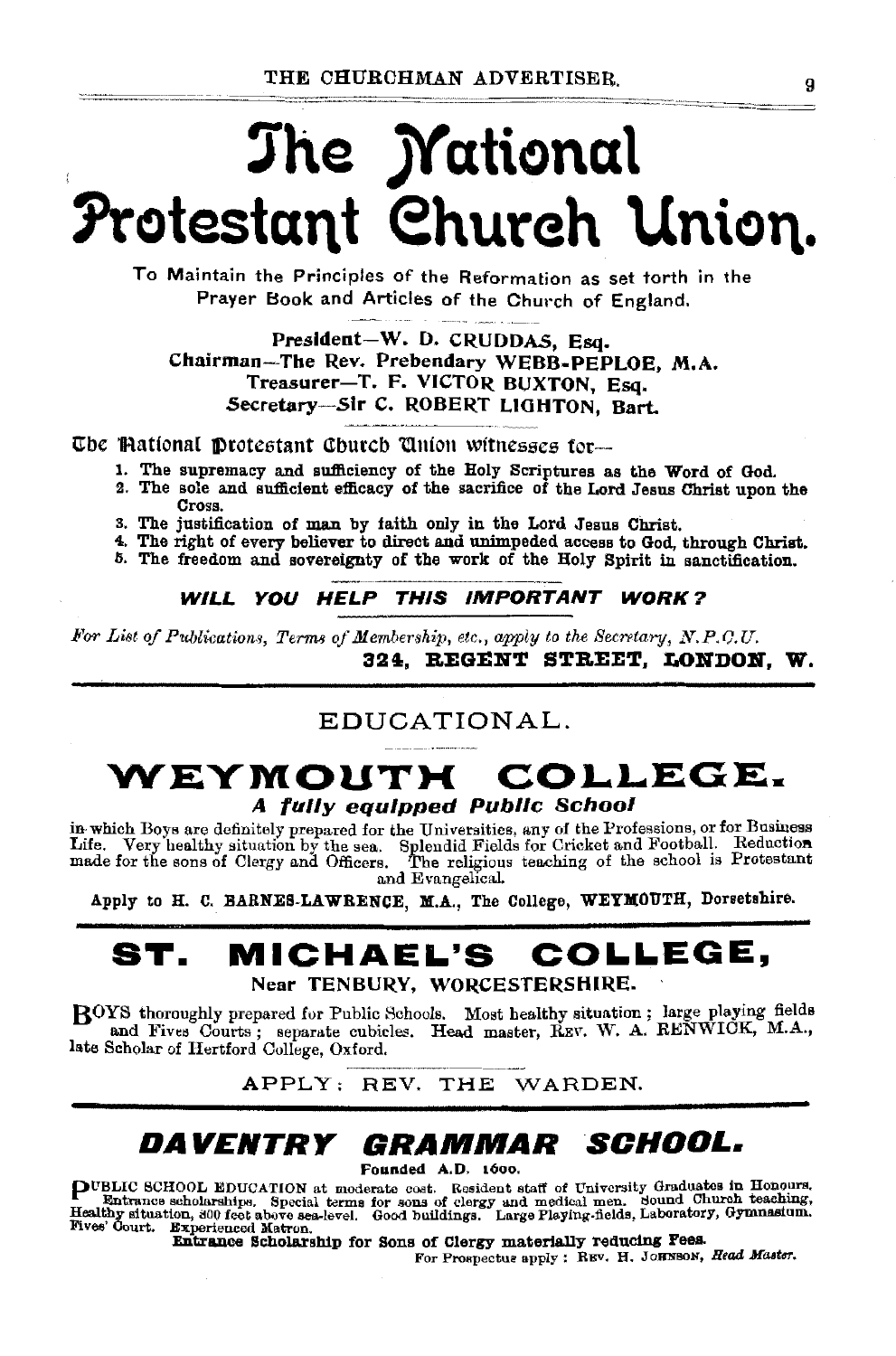# **ECCLESIASTICAL INSUBANCE OFFICE, LTD.**<br>FIRE INSURANCE. BURGLARY INSURANCE. GLASS INSURANCE.

The Surplus Profits are devoted to Institutions, etc., which are for the benefit of the Clergy and of Church objects.

objects.<br>For information and Forms, apply at the Joint Offices of the Ecclesiastical Insurance Office,<br>Ltd., and the Clergy Pensions Institution, 11, Norfolk Street, Strand, London, W.C.<br>Comparison and the Clergy Pensions

"This is a serious attempt made in good faith to help the Clergy to help themselves, and to husband the existing resources of the Church." $-Guardian$ .

# OLERGY PENSIONS INSTITUTION.<br>The distinguishing characteristic of the scheme of the Institution may be concisely stated in the three

words, "Self-help aided." Clergymen who wish to secure the benefits of the Institution for themselves or their<br>families exercise self-help by making payments in purchase of Benefits; while Honorary Contributions are<br>applie

Employees (Assurance of Liability of Clergy as Employers).<br>For information and Forms, apply at the Joint Offices of the Ecclesiastical Insurance Office,<br>Ltd., and the Clergy Pensions Institution, 11, Norfolk Street, Strand

# **SOCIETY FOR RELIEF OF PERSECUTED JEWS**

{SYRIAN COLONIZATION FUND)

Employs 70 Jews at Abraham's Vineyard, Jerusalem, in various industries. Many more apply but cannot be admitted till funds increase. Aged, sick, and blind are given food, clothing, and drinking-water (to hundreds who have no other supply). 1,500 FAMILIES ARE ON THIS "RELIEF "REGISTER. Refugees from recent Massacres in Russia have oome to Jerusalem.

FUNDS GREATLY NEEDED and THANKFULLY RECEIVED by

F. A. BEVAN, Esq., *Hon. Treasurer*, 54, LOMBARD STREET, E.C. AND BY

E. A. FINN, *Secretary,* 41, PARLIAMENT STREET, S.W.

# "LIBERATOR" RELIEF FUND.

Datron: H.R.H. PRINCE CHRISTIAN.

£10,000 required to Relieve New and Urgent Cases.

•**HUNDREDS** of aged and afflicted victims, so cruelly robbed of their life-savings by the great Liberator Fraud, just as they were hoping to enjoy the fruit of their industry and thrift. Many of them are members of the industry and thrift. Many of them are members of the<br>Church of England. Cheques and P.O.'s should be sent to the Secretary, Rev. J. STOCKWELL WATTS, 16, Farringdon Street, E.C.



lncreased Contributions and Offertories, urgently needed, should be forwarded to the Secretary, Commander W. DAVISON, R.N., 11, Buckinghavn St.. Strand, London, W.C.

AN EARNEST APPEAl.. HAMPTON'S MISSION FORTHE BLIND

*Westminster Bridge Road, London, 8.E.*   $#$ atron: The Right Hon. LORD LLANGATTOCK.

BANKERS: LONDON AND SOUTH WESTERN BANK,<br>LIMITED, SOUTHWARK, S.E.

A Mission and Relief Work carried on for thirty-<br>two years amongst the destitute **BLIND POOR**<br>of London south of the Thames. Unendowed and in or Louis soul of the Bitter Cry for Help of the Destitute Blind Poor of "London over the Border."<br> **Poverty allied with Blindness!**<br> **Poverty allied with Blindness?** 

Contributions gratefully received by R. K. CAUSTON, Esq., M.P., *President and Chairman F.* L. BEVAN, Esq., *Hon. Treasurer at the Mission.*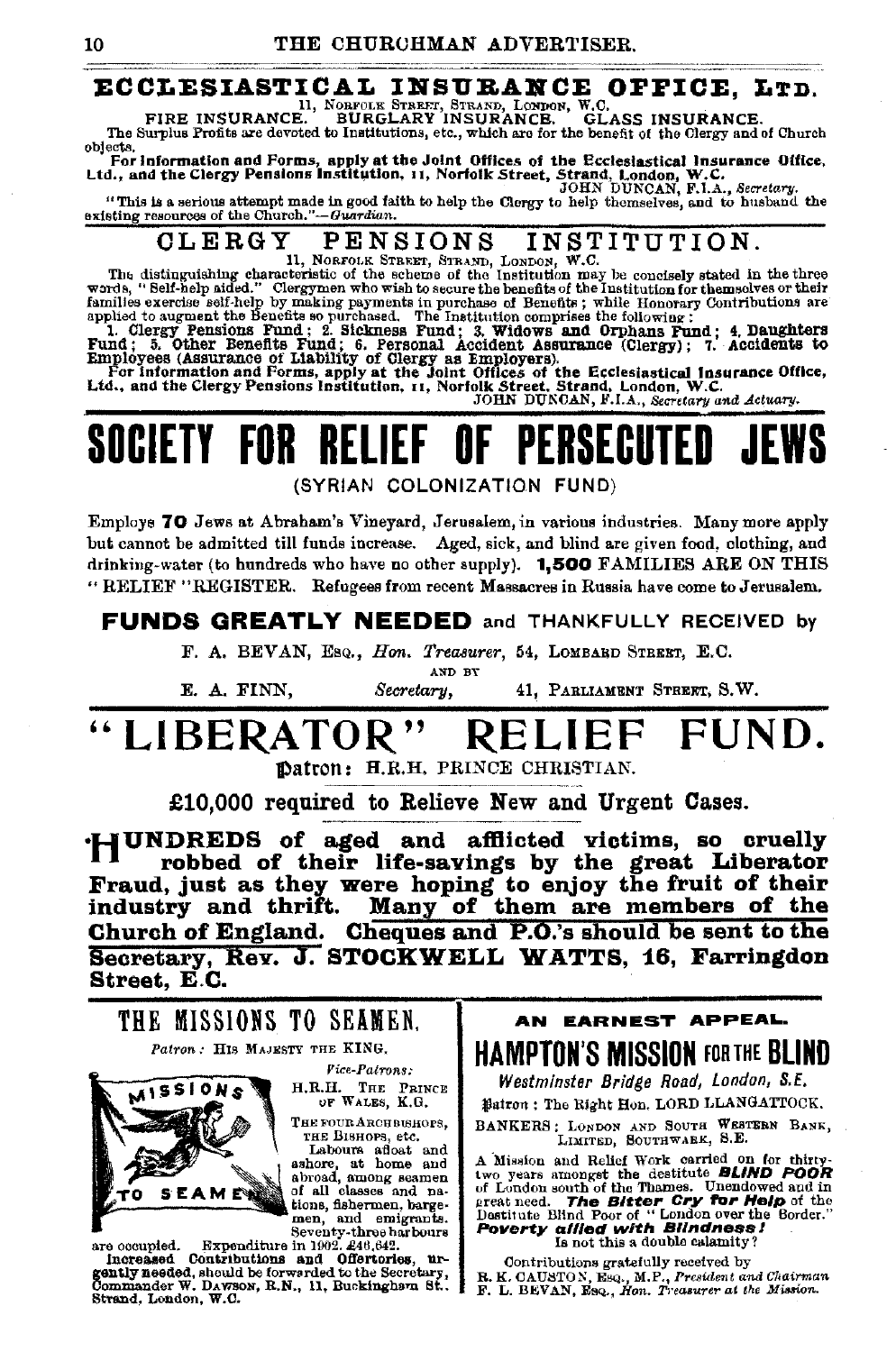# TME

(NOOK'S Modern and splendidly equipped STEAMERS leave CAIRO for LUXOR, 1988)<br>ASSOUAN, and the SECOND CATARACT, regularly during the Egyptian Tearist Reason – November to March – affording opportunities to visit all the temples, monuments, and places of interest in UPPER EGYPT.

**FREQUENT SAILINGS. MODERATE FARES.** 

YOMBINED BOOKINGS by Egyptian and Soudan Railways and Cook's Steamers at special Rates to all points in UPPER EGYPT and to KHARTOUM and GONDOKORO.

NEW and luxuriously furnished STEAMERS and Steel DAHABEAHS, of various sizes, ON HIRE for private parties.

For detailed information see special Programme, with Maps and Plans, on application to

THOS. COOK & SON, Ludgate Circus, London, or any Branch Office or AGENCY.

### PROTESTANT REFORMATION SOCIET

The OLDEST Church Society for the Maintenance of the Religious Principles of the Reformation. The ONLY Mission to Roman Catholics in England.

(Established 1827.)

**EVANGELISTIC. MISSIONARY. EDUCATIONAL.** 

Resident Missionaries to Roman and Ritualistic Centres.<br>
Sermons and Lectures by the Rev. C. H. H. WRIGHT, D.D., M.A., Ph.D., Clerical and General Superintendent<br>
Educational Lantern Lectures on Church History by the Secre

Cheap effective literature dealing with subjects of present importance.

Donations, Subscriptions, or requests for Lectures or Sermons should be addressed to the Secretary.

are Urgently Needed. **Funds** 

WALTER A. LIMBRICK, Secretary, 62, Berners Street, London, W.

#### **RISE and GROWTH of the** 4F **Protestant Alliance Magazine.**

Being an abridged reprint of the Jubilee Issue (with a Series of Illustrations) explaining the Basis, Principles, and Work of the Protestant Alliance. PRICE ONE PENNY.

PROTESTANT ALLIANCE Offices: 430. STRAND. LONDON. Opposite Charing Cross Hospital.

#### *The East etd Mission* THE JEWS TN

Funds urgently needed towards The Medical Mission, The General Work, The Charity Work to alleviate the sufferings of the Sick and Poor. Over 24,000 sick people were treated at the Mission; many confessed Christ.

D. OPPENHEIM, Secretary, 119, Leman Street, E. Bankers: London and Westminster Bank.

\*\* The Twenty-third Annual Report sent on application.

**HOLLOWAY'S** OINTMENT IS A CERTAIN CURE FOR Chapped Hands, Chilblains, Burns, Scalds, Rheumatism, Sciatica, Lumbago, Piles, Old Wounds, Eczema, Erysipelas, AND EVERY FORM OF SKIN DISEASE. Manufactured only at 78, New Oxford Street, London. Sold by all Chemists and Medicine Yendors.